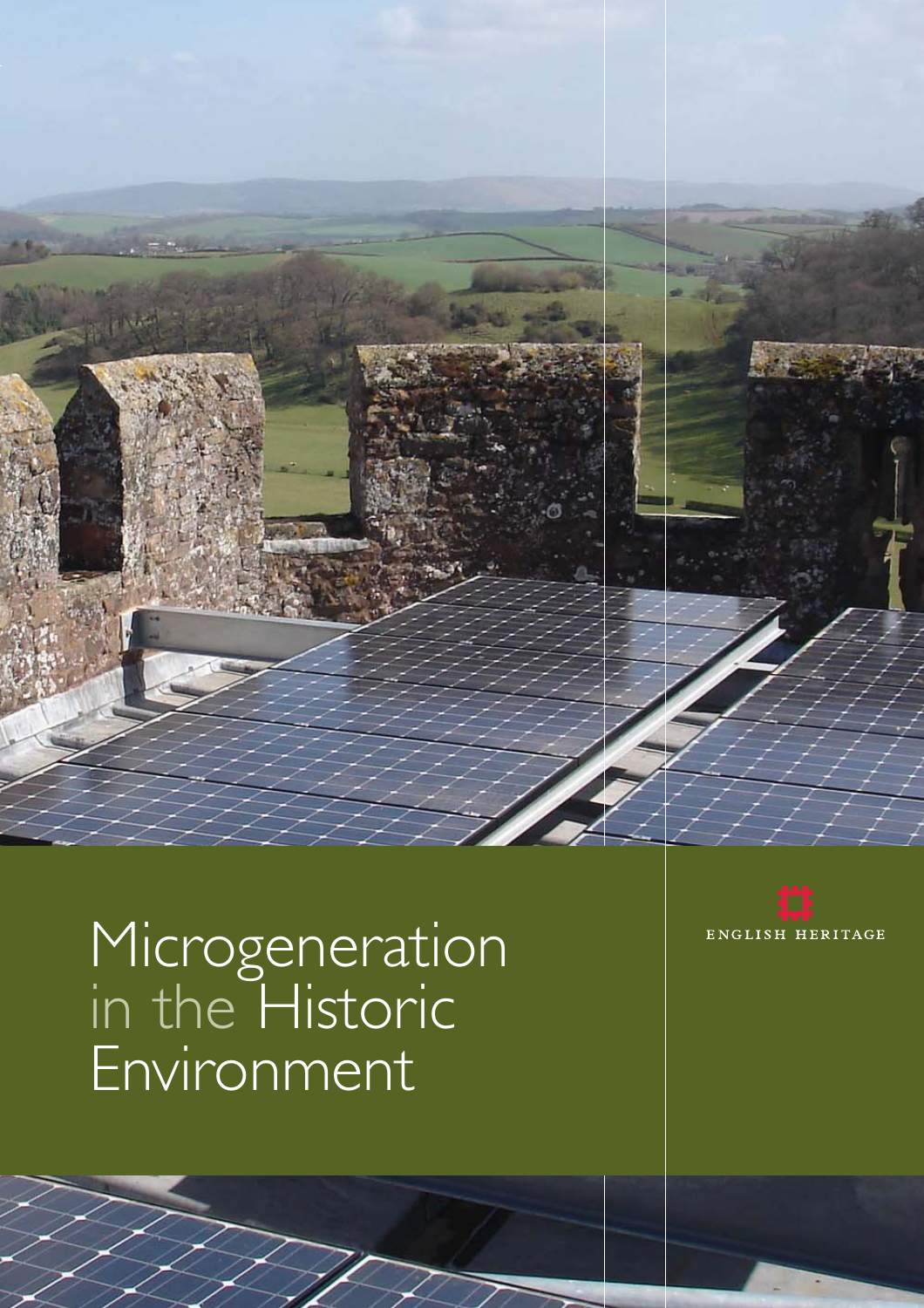English Heritage is the Government's adviser on the historic environment. Central to our role is the advice we give to local planning authorities and government departments on development proposals affecting historic buildings, archaeological sites, designated historic areas, designed landscapes and the historic aspects of the wider landscape.We also manage an estate of over 400 historic properties.

This guidance is intended for householders and other building owners considering installing microgeneration equipment on their property, which may affect the historic environment. It is also aimed at those, including local authority development control planners and building control staff and their historic environment advisers, involved in control of householder planning applications and building control approvals.We will use it to guide our own responses to consultations referred to us by local authorities.

Alongside this detailed statement, we have produced a wide range of practical guidance on installing renewable energy equipment and have committed to further research and publications on wider climate change issues, as well as a research project on improving energy-saving in traditional homes under the title Hearth and Home. More information is available at the *Historic Environment – Local Management* HELM website at www.helm.org.uk/climatechange and on our main website at www.english-heritage.org.uk/climatechange.There is also a website *Climate Change and your home* for householders offering information, advice and good practice at www.climatechangeandyourhome.org.uk

## CLIMATE CHANGE AND RENEWABLE ENERGY

The Code for Sustainable Homes, sets national voluntary standards, for energy efficiency for the sustainable design and construction of new homes. The Zero Carbon Homes initiative proposes a progressive tightening of energy efficiency standards in the Building Regulations, rising to a zero carbon target in 2016. Changes to permitted development for the installation of domestic microgeneration equipment (CLG, 2008B) make it easier for householders and businesses to install microgeneration equipment. *Planning Policy Statement: Planning for Climate Change: Supplement to Planning Policy Statement 1*(CLG, 2007) sets out how participants in the planning process should work towards reducing carbon emissions in the location, siting and design of new development.

Local authorities already have a series of targets to improve the energy efficiency of the existing housing stock.The Home Energy Conservation Act 1995 requires them to improve the energy efficiency of residential accommodation in their area, with

Government recommending a target of 30% improvement by 2011.The local government performance framework requires councils to use the Standard Assessment Procedure (SAP) to report on the average energy efficiency rating of the local authority-owned housing stock and the 2006 Local Government White Paper proposed they should report on the percentage annual reduction achieved in carbon dioxide emissions in both the local authority estate and across the community. By the end of 2007 Home Information Packs were required for most home sales and include *Energy Performance Certificates*.

# ENGLISH HERITAGE RESPONSE TO CLIMATE CHANGE

English Heritage recognises the urgent need to reduce greenhouse gas emissions and that our buildings need to be adapted to become more resilient to unavoidable climate change.We also recognise that some forms of adaptation and mitigation may harm the significance of historic buildings, sites and landscapes.This can diminish their contribution to our quality of life and the important social and economic contribution our cultural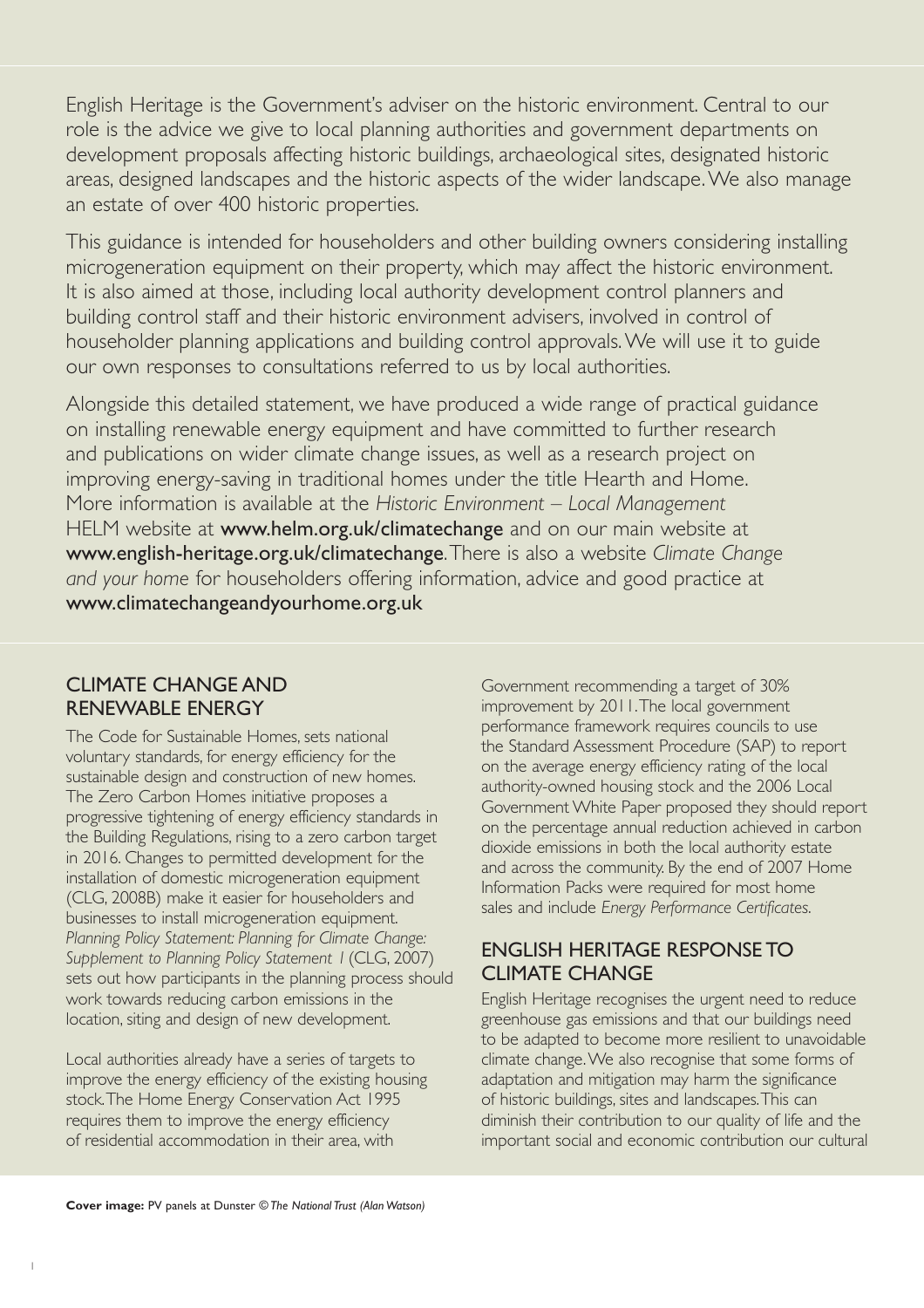heritage makes to society. English Heritage is committed to working with others to avoid or minimise any adverse impacts, while facilitating the changes necessary.

More information on energy efficiency and traditional buildings can be found in *Climate Change and the Historic Environment* (English Heritage, 2008), where there is a section on Energy Efficiency and Historic Buildings.

# ENGLISH HERITAGE POLICY AND GUIDANCE ON MICROGENERATION IN THE HISTORIC ENVIRONMENT

Those caring for our heritage have responsibilities not just for their individual asset but also to the wider environment, and they will have a considerable interest in minimising environmental harm.When installing renewable equipment, owners will need to balance the impact on their historic property against the contribution it will have in reducing their and the building's carbon footprint. Badly positioned equipment diminishes the special interest of historic buildings or sites.

## General Guidance

In assessing applications that English Heritage has been consulted upon, it will apply the following general considerations, which are underpinned by *Conservation Principles (EH 2008)*.We would encourage local authorities to apply a similar approach.

- 1 Policy guidance in PPS 22: Renewable Energy states in its key principles 1(V) and (VIII) *"the wider environmental and economic benefits of all proposals for renewable projects, whatever their scale, are material considerations"* and *"development proposals should demonstrate any environmental and social impacts have been minimised through careful consideration of location, scale, design and other measures".*
- 2 Generation of power from renewable resources is only one part of the equation; reducing consumption and wastage are of at least equal importance, using energy conservation measures and reviewing how the building is lived in. It would be undesirable to install equipment on a designated asset without first improving overall energy efficiency in non-damaging ways. Detailed advice is available (English Heritage 2007b).

# ENGLISH HERITAGE POLICY

Proposals for microgeneration equipment **attached to scheduled monuments that are buildings, listed buildings or historic buildings in conservation areas** will generally be acceptable if all of the following criteria are met:

- **1** the change will not result in loss of special interest
- **2** the visual impact of the equipment is minor or can be accommodated without loss of special interest
- **3** in fixing the equipment to the building there is no damage to significant historic fabric and installation is reversible without significant long-term impact on historic fabric
- **4** the cabling, pipework, fuse boxes or other related equipment can be accommodated without loss of, or damage to, significant historic fabric
- **5** that as part of the justification, the applicant can demonstrate that other energy-saving measures or other locations with less impact on the historic fabric and the special interest have been considered and are not viable
- **6** the applicant can demonstrate that the proposal has net environmental benefit
- **7** the local authority imposes a condition requiring removal of the equipment, including cabling and boxes, and making good of the historic fabric as soon as it falls out of use

#### For **freestanding** equipment **within scheduled areas, close to listed buildings, sites included in the register of historic parks and gardens, and register of battlefields:**

- **8** the appearance or setting of the site or building is not compromised
- **9** the ground disturbance caused by its installation is minimal and does not compromise the historic significance of the site
- 3 The proposed changes are part of the ongoing evolution of a building or site, which may already have accommodated a range of changes such as the introduction of services (water, gas, electricity), chimneys and flues, new roofing materials, TV aerials and satellite dishes.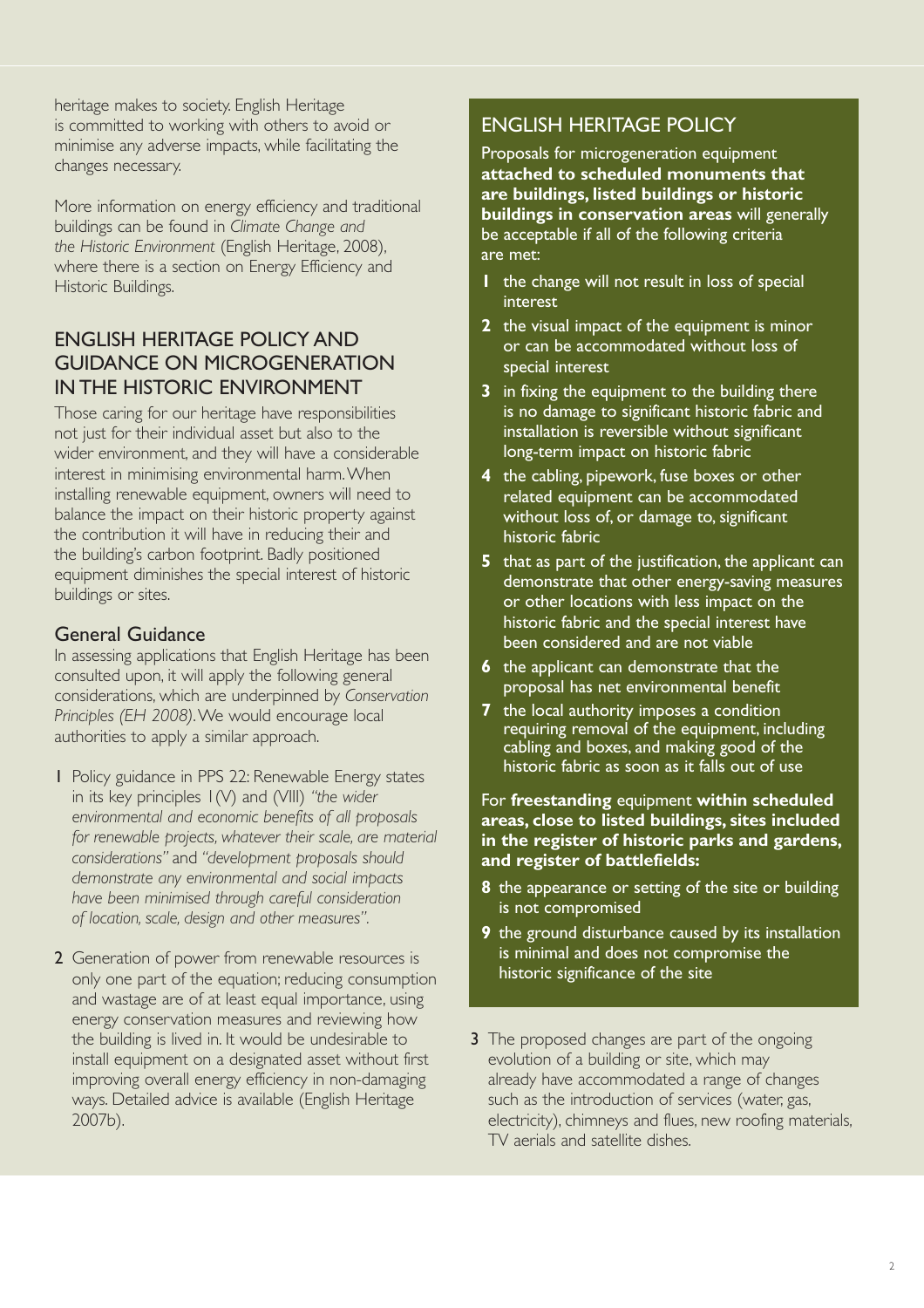01 36 Beaufort Gardens. 02 Evacuated-tube solar collector on the flat roof of Beaufort Gardens, a mid-Victorian terraced house in the Royal Borough of Kensington and Chelsea.

*(Photograph courtesy of Royal Borough of Kensington and Chelsea.)*

- 4 The general principles set out in PPGs15 and 16 apply to microgeneration applications just as they do to any other proposals.The local authority should *'have special regard to the desirability of preserving the building or its setting or any features of special architectural or historic interest which it possesses'* (PPG15 para 3.3).The proposals should demonstrate that the change has been accommodated *"without loss of special interest"* (paragraph 3.13 of PPG 15). Adding a wind turbine, or photo-voltaic panels does not necessarily result in loss of special interest.
- 5 We encourage early initial discussion with the local authority before even the type of microgeneration equipment has been decided upon and manufacturers and installers approached for designs and quotations.We also encourage further pre-application discussion once a chosen manufacturer/installer has begun to develop their proposals.
- 6 The applicant should provide the local planning authority with sufficient information to allow them to assess the impact of the proposal on the special interest (PPG15 para 3.4) In the case of microgeneration proposals this is likely to require details of how the equipment will be fitted to the building and the impact of any internal cabling or pipework and control boxes or meters etc.
- **7** The local authority should consider carefully whether the proposed installation would *'bring substantial benefits for the community, in particular by contributing to the economic regeneration or the enhancement of its environment (including other listed buildings)'* (PPG15 3.5 iv). It should also consider whether the impact on the fabric of the building or site is proportionate to the wider benefits gained by the installation.



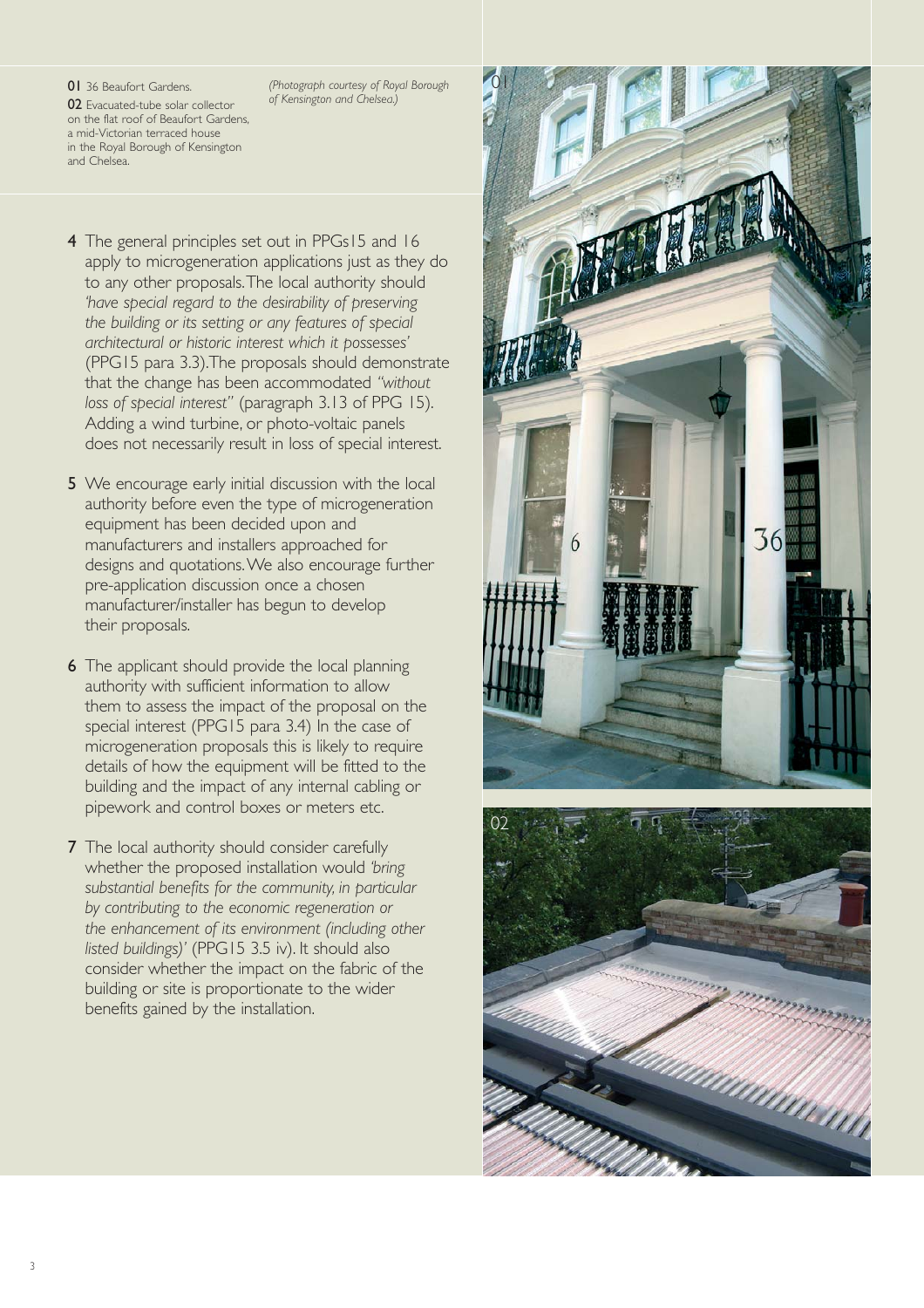



03 Dalehead Church (Bradford Diocese).The chapel and Heritage Centre are powered by wind turbine.The graveyard is a Biological Heritage Site with more than 130 species of upland meadow plants. *© Mr John Parry*

04 The Colourhouse Children's Theatre, Merton Abbey Mills, with London's first ground-based new-generation wind turbine. *© Green Energy UK*

### GUIDANCE ON SPECIFIC ELEMENTS OF THE HISTORIC ENVIRONMENT

For proposals not located in designated heritage sites , where the majority of microgeneration proposals will be deemed permitted development on or within the curtilage of a detached dwelling, English Heritage is unlikely to have a remit unless the local planning authority has deemed that setting of a designated site needs to be protected by the issuing of an Article 4 direction to remove permitted development rights. English Heritage may make representations where proposals would have a major negative impact on the setting of important designated sites.

For conservation areas microgeneration proposals are likely to require planning permission. English Heritage will only be consulted on the largest proposals (of which the microgeneration element is likely to be small). In general English Heritage believes that it should be possible to install microgeneration equipment on many buildings in conservation areas if carefully positioned.

The principal considerations are that:

- efforts should be made to minimise visual impact
- locating on principal elevations should normally be avoided
- equipment should not damage key views in, out or within the conservation area, and this may include some very visible secondary elevations
- there should be no loss in the overall character or historic interest of the conservation area
- the local planning authority should consider cumulative impacts of the installation of different types of equipment

For proposals within National Parks,AONBs and World Heritage Sites planning permission is likely to be required.The rules governing permitted development for microgeneration in these areas are set out in the General Permitted Development Amendment Order 2008 (CLG, 2008B)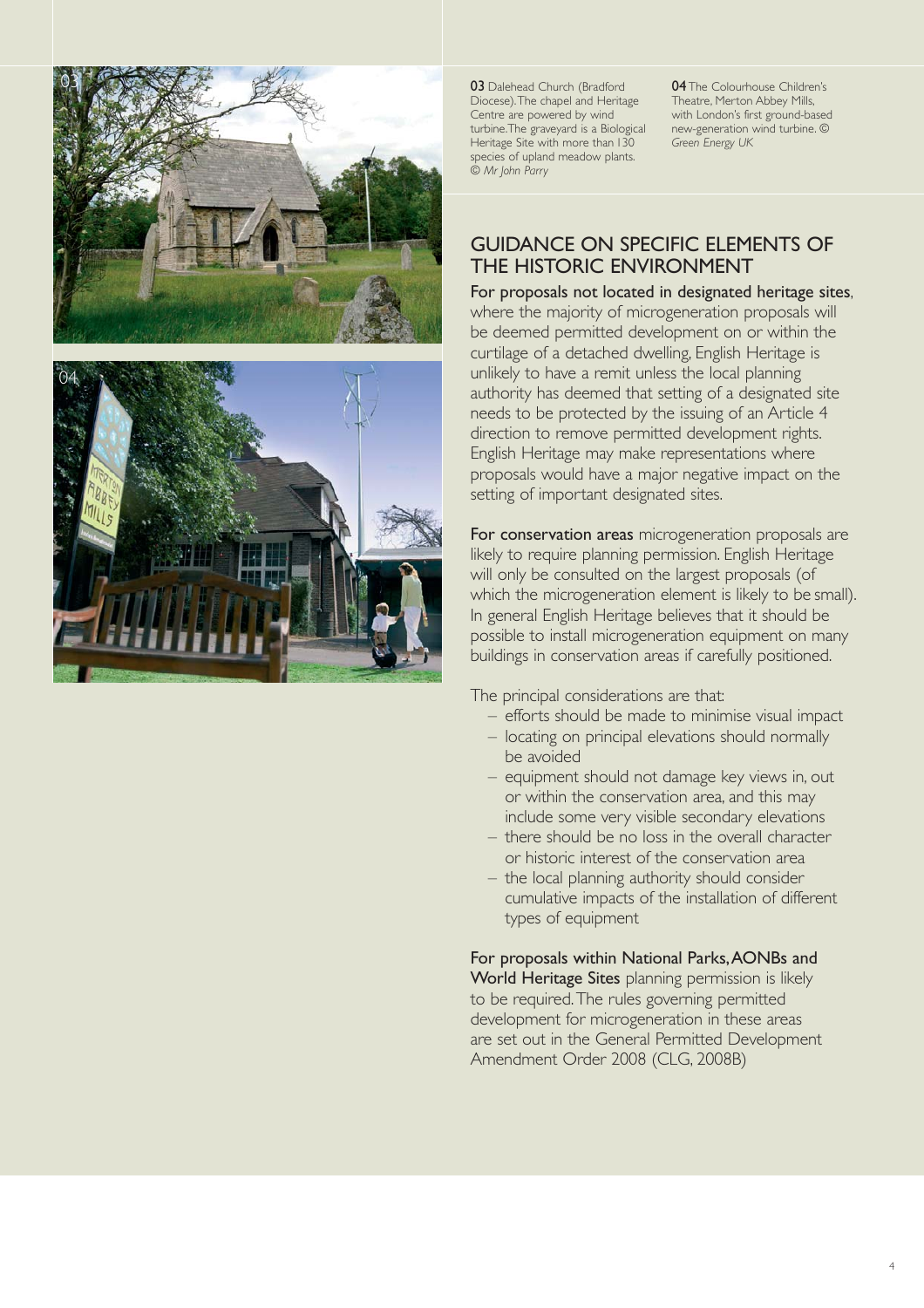05 & 06 Ground-mounted solar collector at the Keeper's Cottage, Woolbeding,West Sussex, a timberframed cottage dating back to the early 17th century, now owned by The National Trust.

07 PVs integrated into glass *(Photograph courtesy of Solar Century)*

For applications within Registered Historic Parks & Gardens and Registered Battlefield Sites applications on unlisted buildings will require planning permission, and the location within registered areas is a material consideration in determining the application. Early discussion with the local planning authority is essential and for the more important registered areas, English Heritage may become involved. In considering proposals the following should be taken into account:

– there are no reasonably practical alternatives

- where alternatives exist, the least damaging type of microrenewable technology should be chosen
- in siting equipment, the most sensitive areas should be avoided
- equipment should be hidden if possible
- a key test is that there is no loss of special interest
- proposals should not damage key views in, out or within the site

For listed buildings of all grades installation of microgeneration equipment attached to the building or within the curtilage of the buildings will require listed building consent and/or planning permission in most circumstances. Owners should:

- approach the local planning authority as early as possible
- consider non-intrusive alternatives first
- choose the least damaging type of technology in terms of damage to historic fabric
- ensure that equipment is not visible from important viewpoints and does not damage historic fabric

The key test of acceptability is that there should be no loss of special interest of the building (the reason why it was listed).

Similarly for proposals for microgeneration equipment on buildings adjacent to a listed building, the impact on the setting of the listed building needs to be determined.







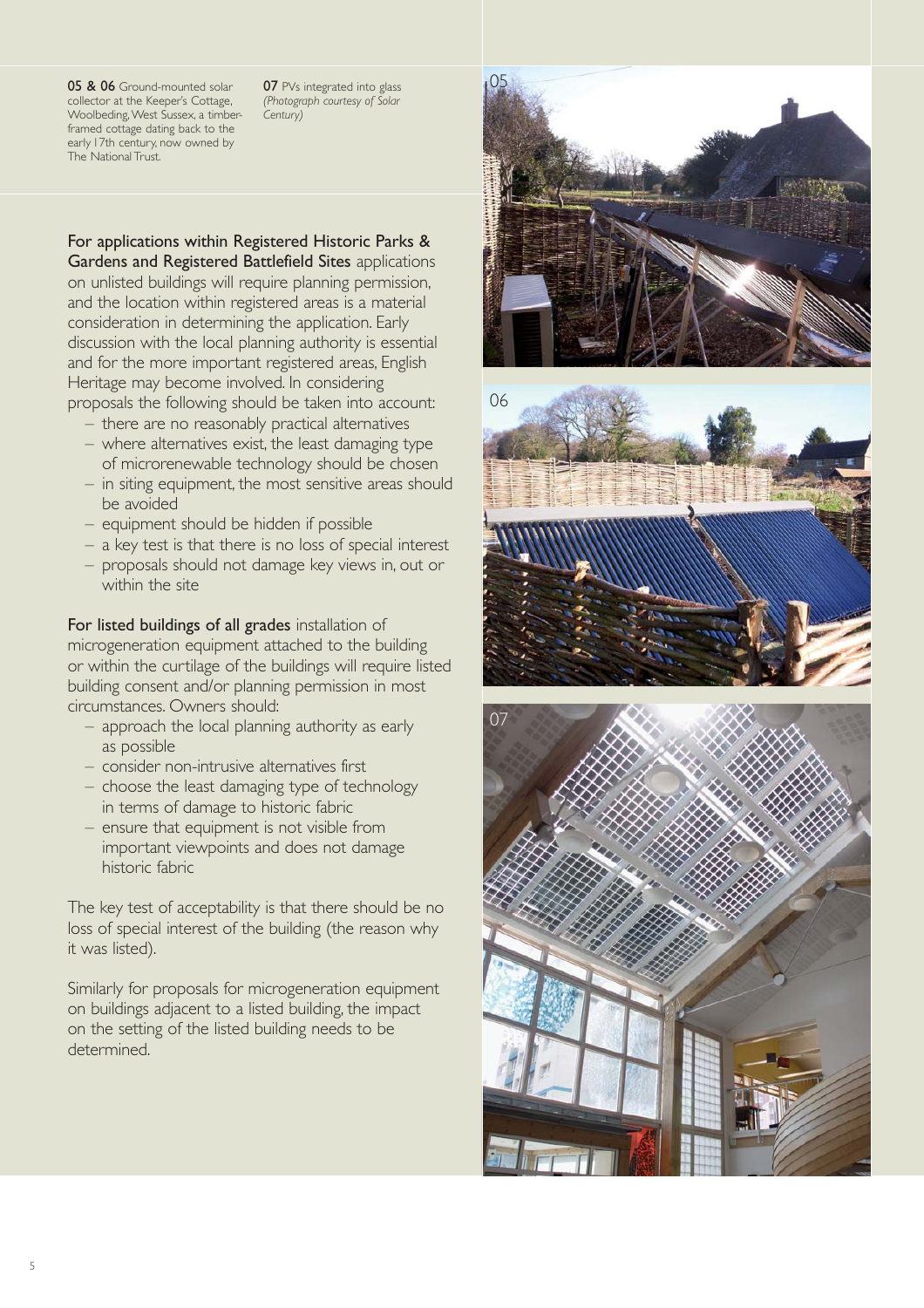For Grade I and II\* listed buildings though Listed Building Consent applications are made to the local planning authority, English Heritage will be consulted, and we would expect to see the points below properly considered for every acceptable application.

For Grade II listed buildings Listed Building Consent applications will be determined by the local planning authority. Although it is unlikely that English Heritage will be consulted on an application to install microgeneration equipment on a Grade II building, English Heritage believes that for a proposal to be acceptable on any grade of listed building it must show that:

- significant parts of the historic fabric will not be irreversibly damaged and any impact on it will be limited
- views of the building would not be compromised (views from public places are particularly important)
- no practical alternatives exist that would not require intervention in the historic fabric
- efforts have been made to lessen impact by design, location, choice of materials, colours etc

For Scheduled Monuments where the proposal is to install microgeneration equipment within the scheduled area, Scheduled Monument Consent is likely to be required from English Heritage, who should be involved at the earliest possible stage. In order to be acceptable, it must be shown that:

- there are no reasonable off site alternatives
- impact on important fabric will be limited and reversible
- the least damaging type of technology has been chosen
- there is no loss of special interest
- the impact on setting is considered where freestanding equipment is being proposed
- evaluation of impact has been carried out and necessary mitigation planned.

English Heritage may also be involved in proposals for microgeneration equipment that would affect the setting of a Scheduled Monument. In such cases, similar requirements will apply.

# HELPING LOCAL PLANNING AUTHORITIES RESPOND TO MICROGENERATION IN THEIR HISTORIC ENVIRONMENT

English Heritage provides advice on all aspects of the historic environment, including Climate Change, see www.english-heritage.org.uk. Our HELM (Historic Environment Local Management) website www.helm.org.uk has all our policy position statements, guidance and additional advice, and we intend to make available good practice examples of microgeneration installation.Through HELM we run a training programme aimed at local authority officers and Heritage Champions.

As with every element of sustainable development, local planning authorities will need to strike a balance between visual and physical damage against the benefits of increasing the production of renewable energy. Authorities should consider whether a Supplementary Planning Document might be appropriate to deal with the issue of microgeneration and in particular how it can be installed in environmentally sensitive areas.

# KEY SOURCES

Communities and Local Government 2007 *Planning Policy Statement: Planning for Climate Change Supplement to PPS1*, CLG

Communities and Local Government 2008a *Planning: A Guide for Householders what you need to know about the planning system*, CLG

Communities and Local Government 2008b *Statutory Instrument 2008 No675 Town and Country Planning (General Permitted Development) (Amendment) (England) Order 2008*, CLG

Department for Environment, Food and Rural Affairs 2007a *Climate Change Strategic Framework*, Defra

Department for Environment, Food and Rural Affairs 2007b *UK Climate Change Programme:Annual Report to Parliament*, July 2007, Defra

Department of Trade and Industry 2007 *Meeting the Energy Challenge:A White Paper on Energy May 2007*, The Stationery Office

English Heritage 2002 *Building Regulations and Historic Buildings*, English Heritage (Product Code 50675)